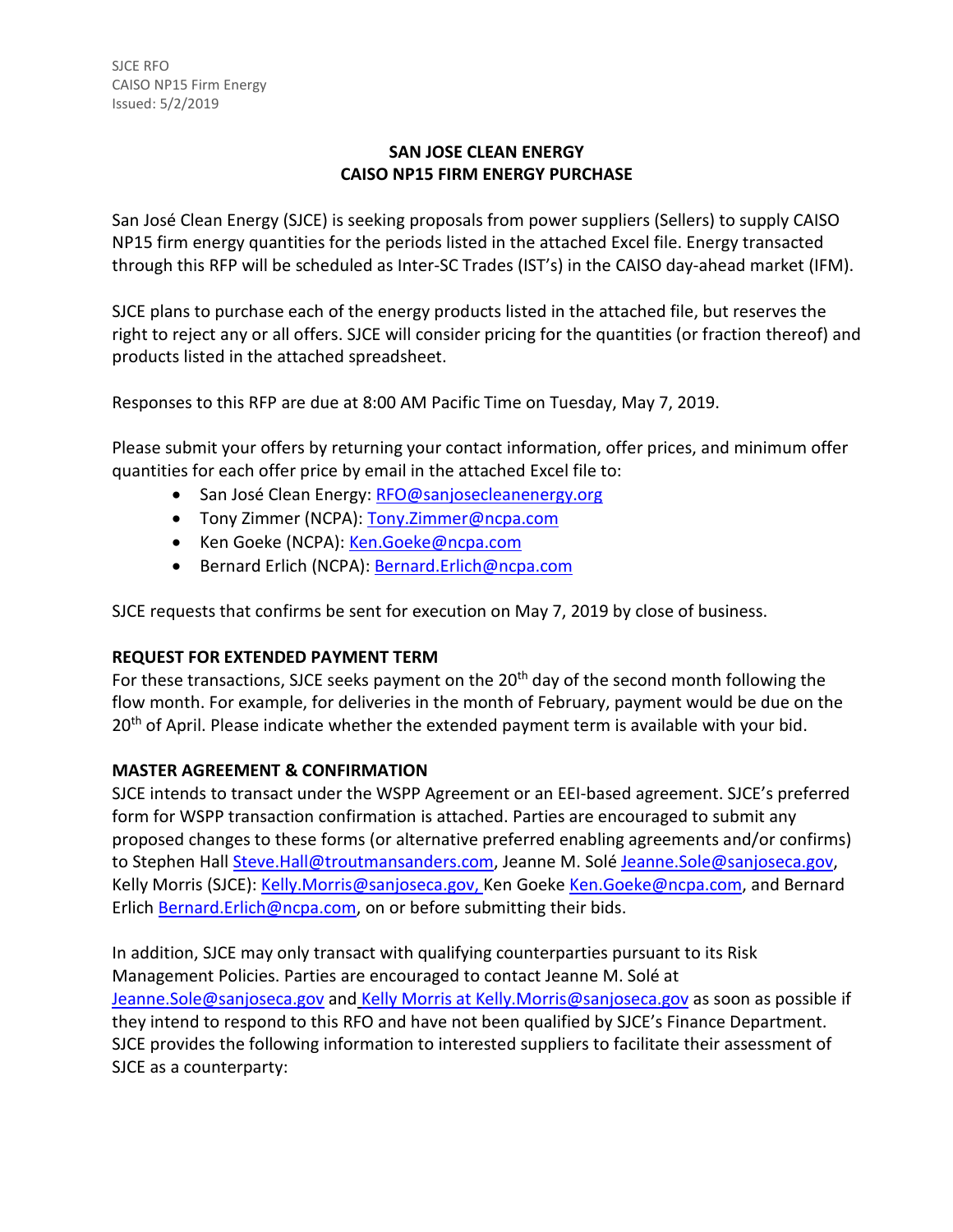SJCE RFO CAISO NP15 Firm Energy Issued: 5/2/2019

> • San José Clean Energy is housed in the City of San José's Department of Community Energy. The program is provided for in San José's municipal code Title 26, available at the following link:

[https://library.municode.com/ca/san\\_jose/codes/code\\_of\\_ordinances?nodeId=TIT26COEN](https://library.municode.com/ca/san_jose/codes/code_of_ordinances?nodeId=TIT26COEN)

- San José Clean Energy's Implementation Plan is available at <http://www.sanjoseca.gov/DocumentCenter/View/71410>
- San José Clean Energy's risk management policy was approved by San José City Council and is available at [https://sanjose.legistar.com/LegislationDetail.aspx?ID=3478118&GUID=32319D40-8EA7-](https://sanjose.legistar.com/LegislationDetail.aspx?ID=3478118&GUID=32319D40-8EA7-4D1A-9E48-B1CC78BB2E5E&Options=&Search) [4D1A-9E48-B1CC78BB2E5E&Options=&Search](https://sanjose.legistar.com/LegislationDetail.aspx?ID=3478118&GUID=32319D40-8EA7-4D1A-9E48-B1CC78BB2E5E&Options=&Search)
- SJCE's initial funding plan is described in a memo to City Council in August 2017. The SJCE has followed through with this plan: [http://sanjose.granicus.com/MetaViewer.php?view\\_id=&event\\_id=2699&meta\\_id=650894](http://sanjose.granicus.com/MetaViewer.php?view_id=&event_id=2699&meta_id=650894)
- The City of San José is the signatory to WSPP Agreement and will be the signatory to the confirmations.
- The Department of Community Energy is an enterprise department of the City of San José. Please see below language that we have added to our draft confirmation to explain this arrangement.

# **DESIGNATED FUND AND LIMITED OBLIGATIONS**

- (a) Designated Fund. Buyer's payment obligations under this Agreement shall be paid from a Department of Community Energy designated fund ("Designated Fund") that shall be used solely for San José Clean Energy costs and expenses, including the obligations under this Agreement. Subject to the requirements and limitations of Applicable Law and taking into account other available money specifically authorized by the San José City Council and allocated and appropriated to the San José Clean Energy's obligations, the Buyer agrees to establish San José Clean Energy rates and charges that are sufficient to maintain revenues in the Designated Fund necessary to pay its obligations under this Agreement and all of Buyer's payment obligations under its other contracts for the purchase of energy for San José Clean Energy. Buyer shall provide Seller with reasonable access to account balance information with respect to the San José Clean Energy Designated Fund during the Term.
- (b) Limited Obligations. Buyer's payment obligations are special limited obligations of the Buyer payable solely from the Designated Fund. Buyer's payment obligations under this Agreement are not a charge upon the revenues or general fund of the City of San José or upon any non- San José Clean Energy moneys or other property of the Community Energy Department or the City of San José.

Here is a link to our municipal advisor letter: [www.sanjoseca.gov/DocumentCenter/View/39975](http://www.sanjoseca.gov/DocumentCenter/View/39975)

Finally, to do business in San José, Sellers who are not already registered will have to register with the City of San José within 90 days of commencing business within the city. Details are available at the following:<http://www.sanjoseca.gov/BusinessTax>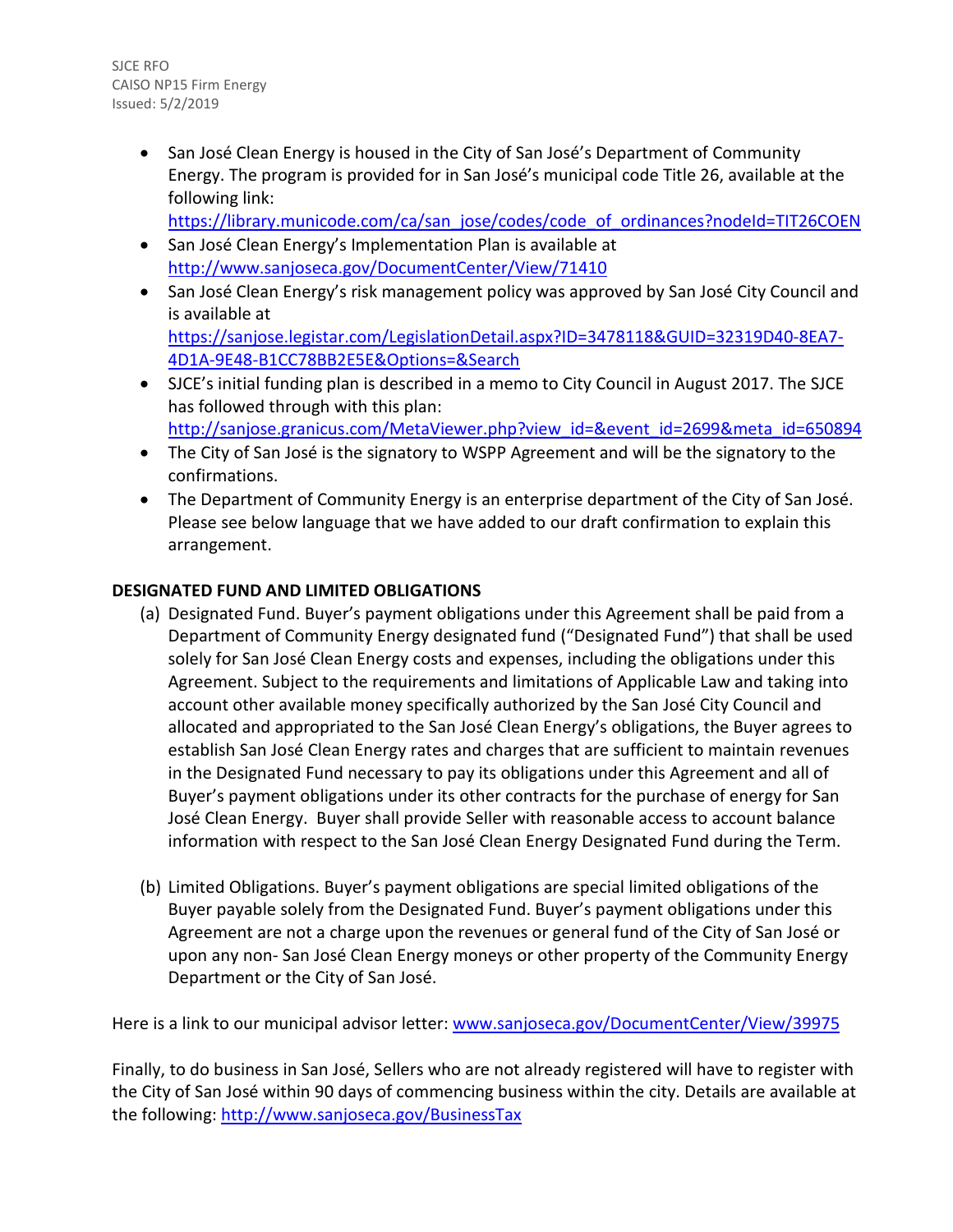SJCE RFO CAISO NP15 Firm Energy Issued: 5/2/2019

#### **PUBLIC NATURE OF PROPOSAL MATERIAL**

All correspondence with SJCE including responses to this solicitation will become the exclusive property of the City of San José and will become public records under the California Public Records Act (Cal. Government Code section 6250 et seq.) All documents that you send to SJCE will be subject to disclosure if requested by a member of the public. There are a very limited number of narrow exceptions to this disclosure requirement.

Therefore, any proposal which contains language purporting to render all or significant portions of their proposal "Confidential", "Trade Secret" or "Proprietary", or fails to provide the exemption information required as described below will be considered a public record in its entirety subject to the procedures described below. Do not mark your entire proposal as "confidential".

The City will not disclose any part of any proposal before it announces a recommendation for award, on the ground that there is a substantial public interest in not disclosing proposals during the evaluation process. After the announcement of a recommended award, all proposals received in response to this RFP will be subject to public disclosure.

In order to designate information as confidential, the Seller must clearly stamp and identify the specific portion of the material designated with the word "Confidential" and provide a citation to the California Public Records Act that supports keeping the information confidential. Seller should not to over-designate material as confidential. Over-designation would include stamping entire pages or series of pages as confidential that clearly contain information that is not confidential. Upon request or demand of any third person or entity not a party to this Agreement ("Requestor") for production, inspection and/or copying of information designated by Seller as confidential information (such designated information, the "Confidential Information"), SJCE will notify the Seller as soon as practical that such request has been made. The Seller shall be solely responsible for taking whatever legal steps are necessary to protect information deemed by it to be Confidential Information and to prevent release of information to the Requestor by the City. If the City takes no such action after receiving the foregoing notice from the Seller, the City shall be permitted to comply with the Requestor's demand and is not required to defend against it.

If required by any law, statute, ordinance, a court, Governmental Authority or agency having jurisdiction over the City, including the California Public Records Act, the City may release Confidential Information, or a portion thereof, as required by the Applicable Law, statute, ordinance, decision, order or regulation. In the event the City is required to release Confidential Information, it shall notify the Seller of the required disclosure, such that the Seller may attempt (if it so chooses), at its sole cost, to cause the recipient of the Confidential Information to treat such information in a confidential manner, and to prevent such information from being disclosed or otherwise becoming part of the public domain.

#### **DISCLAIMERS**

SJCE reserves the sole and discretionary right to (i) reject any offers received in response to this RFO for any reason, and (ii) accept any offers received after the deadline for submittals as indicated herein. Additionally, SJCE reserves the right, at its sole discretion, to not enter into any